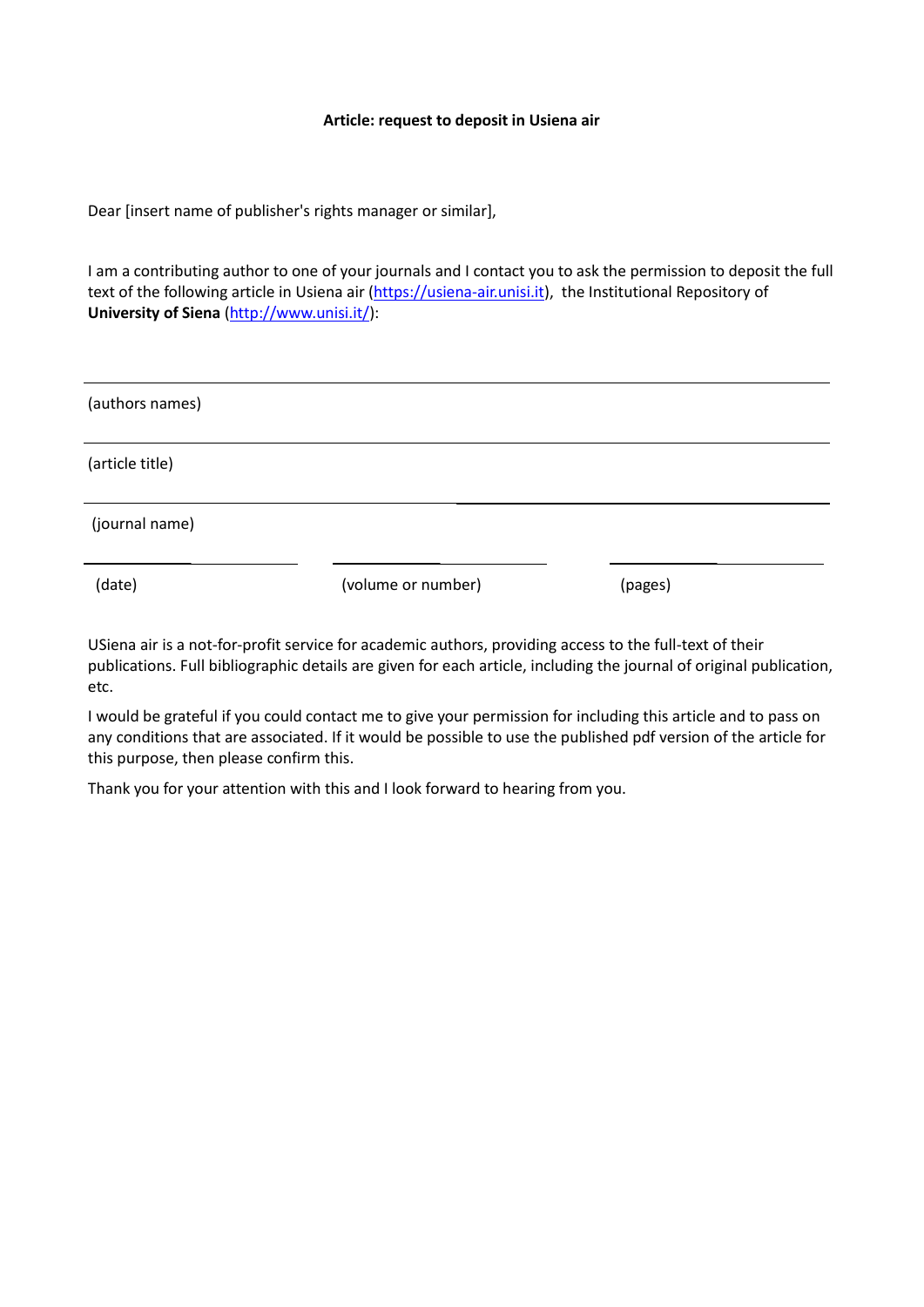## **Book chapter: request to deposit in Usiena air**

Dear [insert name of publisher's rights manager or similar],

I am a contributing author to one of your publications and I contact you to ask the permission to deposit the full text of the following book chapter in Usiena air [\(https://usiena](https://usiena-air.unisi.it/)-air.unisi.it), the Institutional Repository of **University of Siena** [\(http://www.unisi.it/\)](http://www.unisi.it/):

| (authors names) |          |         |
|-----------------|----------|---------|
| (chapter title) |          |         |
| (book title)    |          |         |
| (date)          | (volume) | (pages) |

Usiena air is a not-for-profit service for academic authors, providing access to the full-text of their publications.

I would be grateful if you could contact me to give your permission for including this chapter and to pass on any conditions that are associated. If it would be possible to use the published pdf version of the chapter for this purpose, then please confirm this.

Thank you for your attention with this and I look forward to hearing from you.